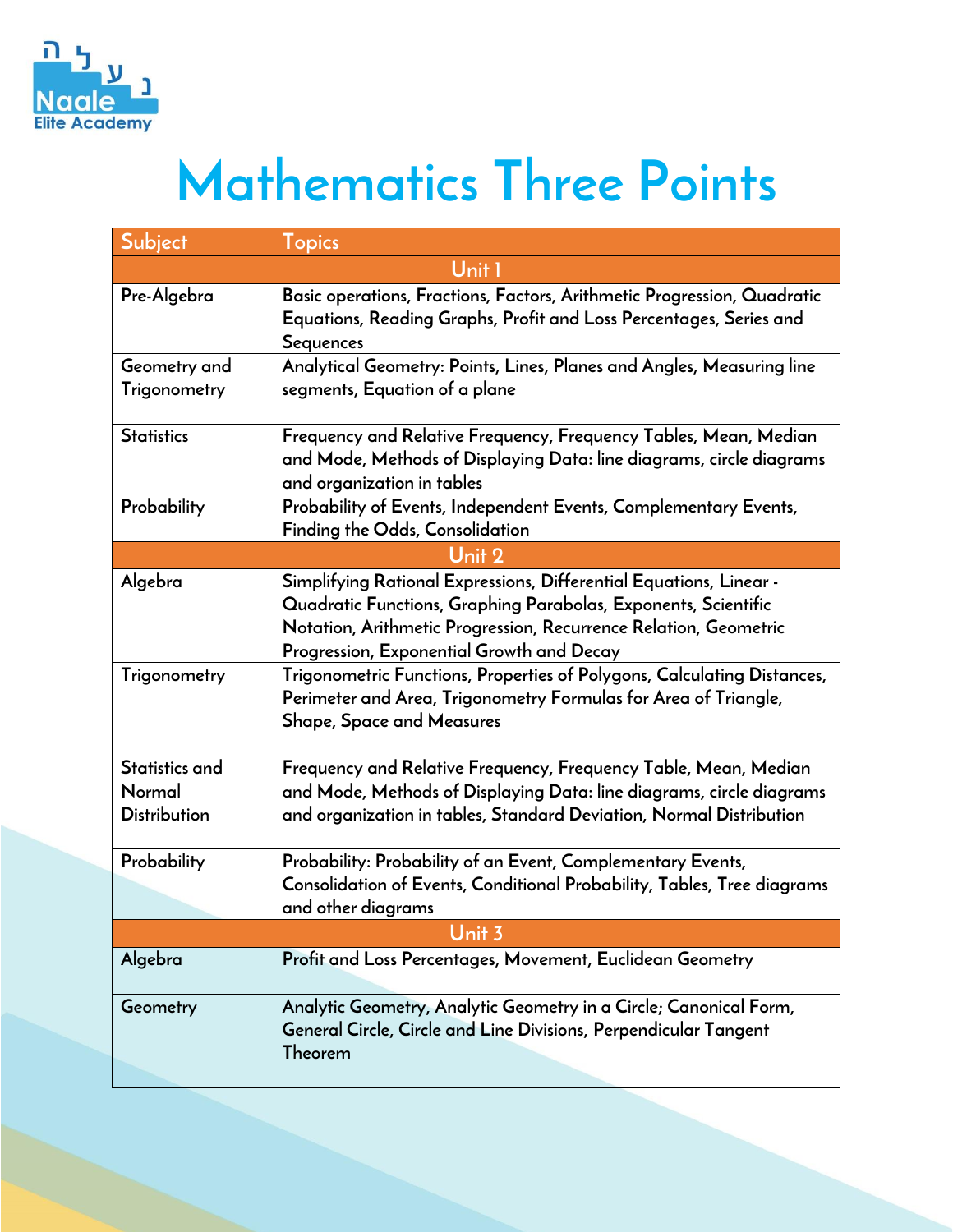

|              | Differential Calculus: Derivatives and Derivatives Rules, Trigonometric                                                                    |
|--------------|--------------------------------------------------------------------------------------------------------------------------------------------|
|              | Functions and their Graphs-Tangent, Derivative of a Fixed                                                                                  |
| Pre-Calculus | Number, Polynomial Roots, Roots of a Rational Function, Domain of a                                                                        |
|              | Function, Equation of a Tangent, Extreme Points of a Function, Fields                                                                      |
|              | Ascension and Declination of a Function, Vertical Asymptote,                                                                               |
|              | Horizontal Asymptote, Investigation of a Function                                                                                          |
|              | Integral Calculus: Early Transcendental, Integrals of a Fixed Number<br>and Polynomial, Evaluating an Integral with Unspecified Functions, |
|              | Finding and Early Transcendental, Finding the Area between the                                                                             |
|              | Function and the Axis, The Area Between two Functions, Complex                                                                             |
|              | Areas                                                                                                                                      |
|              | Absolute Extrema: Numbers, Geometry, Objects in the Area,                                                                                  |
|              | Movement, Buying and Selling Graphs                                                                                                        |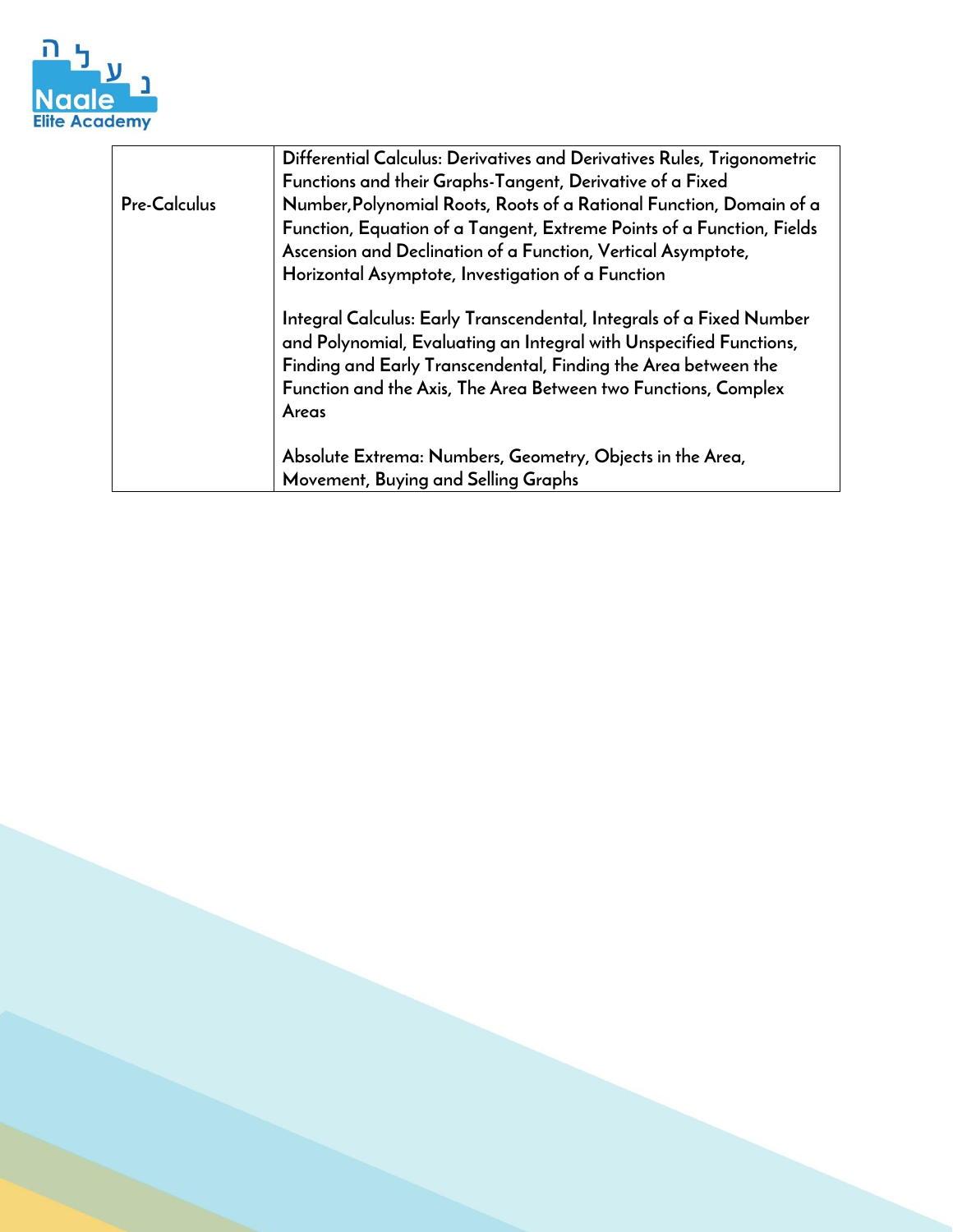

## **Mathematics Four Points**

| Subject                    | <b>Topics</b>                                                                                                                                                                                                                                                                                                                                                                                                                                                                                                                                                                                                                                                                                                                                                            |  |
|----------------------------|--------------------------------------------------------------------------------------------------------------------------------------------------------------------------------------------------------------------------------------------------------------------------------------------------------------------------------------------------------------------------------------------------------------------------------------------------------------------------------------------------------------------------------------------------------------------------------------------------------------------------------------------------------------------------------------------------------------------------------------------------------------------------|--|
| Unit1                      |                                                                                                                                                                                                                                                                                                                                                                                                                                                                                                                                                                                                                                                                                                                                                                          |  |
| Algebra                    | Profit and Loss Percentages, Movement, Euclidean Geometry                                                                                                                                                                                                                                                                                                                                                                                                                                                                                                                                                                                                                                                                                                                |  |
| Geometry                   | Analytic Geometry, Analytic Geometry in a Circle; Canonical Form, General<br>Circle, Circle and Line Divisions, Perpendicular Tangent Theorem                                                                                                                                                                                                                                                                                                                                                                                                                                                                                                                                                                                                                            |  |
| <b>Pre-Calculus</b>        | Differential Calculus: Derivatives and Derivatives Rules, Trigonometric<br>Functions and their Graphs-Tangent, Derivative of a Fixed Number,<br>Polynomial Roots, Roots of a Rational Function, Domain of a Function,<br>Equation of a Tangent, Extreme Points of a Function, Fields Ascension and<br>Declination of a Function, Vertical Asymptote, Horizontal Asymptote,<br>Investigation of a Function<br>Integral Calculus: Early Transcendental, Integrals of a Fixed Number and<br>Polynomial, Evaluating an Integral with Unspecified Functions, Finding and<br>Early Transcendental, Finding the Area between the Function and the Axis,<br>The Area Between two Functions, Complex Areas<br>Absolute Extrema: Numbers, Geometry, Objects in the Area, Movement, |  |
|                            | <b>Buying and Selling Graphs</b>                                                                                                                                                                                                                                                                                                                                                                                                                                                                                                                                                                                                                                                                                                                                         |  |
|                            | Unit 2                                                                                                                                                                                                                                                                                                                                                                                                                                                                                                                                                                                                                                                                                                                                                                   |  |
| Introduction<br>to Algebra | Introduction to Algebraic Technique, Abridged Multiplication Formulas,<br>Exponents and Square Roots, Algebraic Technique of Equations, Rational<br>Equations, First and Second Class Functions, Intersection of Line and<br>Parabola, Algebraic Technique of Inequalities, Inequalities of the First and<br>Second Degree, Rational Inequalities                                                                                                                                                                                                                                                                                                                                                                                                                        |  |
| Word                       | Motion, Buying and Selling (with and without percentages)                                                                                                                                                                                                                                                                                                                                                                                                                                                                                                                                                                                                                                                                                                                |  |
| Problems                   |                                                                                                                                                                                                                                                                                                                                                                                                                                                                                                                                                                                                                                                                                                                                                                          |  |
| Analytical                 | Lines: Straight Lines, Distance Formulas, Pythagorean Theorem                                                                                                                                                                                                                                                                                                                                                                                                                                                                                                                                                                                                                                                                                                            |  |
| Geometry:                  | Circles: Hyperbola                                                                                                                                                                                                                                                                                                                                                                                                                                                                                                                                                                                                                                                                                                                                                       |  |
| Probability                | Independent Events and Dependent Events, Tree Diagram, Tables to<br>Calculate the Probability, Binomial Distribution and Conditional Probability                                                                                                                                                                                                                                                                                                                                                                                                                                                                                                                                                                                                                         |  |
| Plane<br>Geometry          | Angles and Parallel Sections, Cutting a Cone, Quadrilaterals, Similarity<br>(Triangles, Thales' Theorem etc.) Geometry Circles and Polygons Blocking /<br><b>Blocked Circles</b>                                                                                                                                                                                                                                                                                                                                                                                                                                                                                                                                                                                         |  |
|                            |                                                                                                                                                                                                                                                                                                                                                                                                                                                                                                                                                                                                                                                                                                                                                                          |  |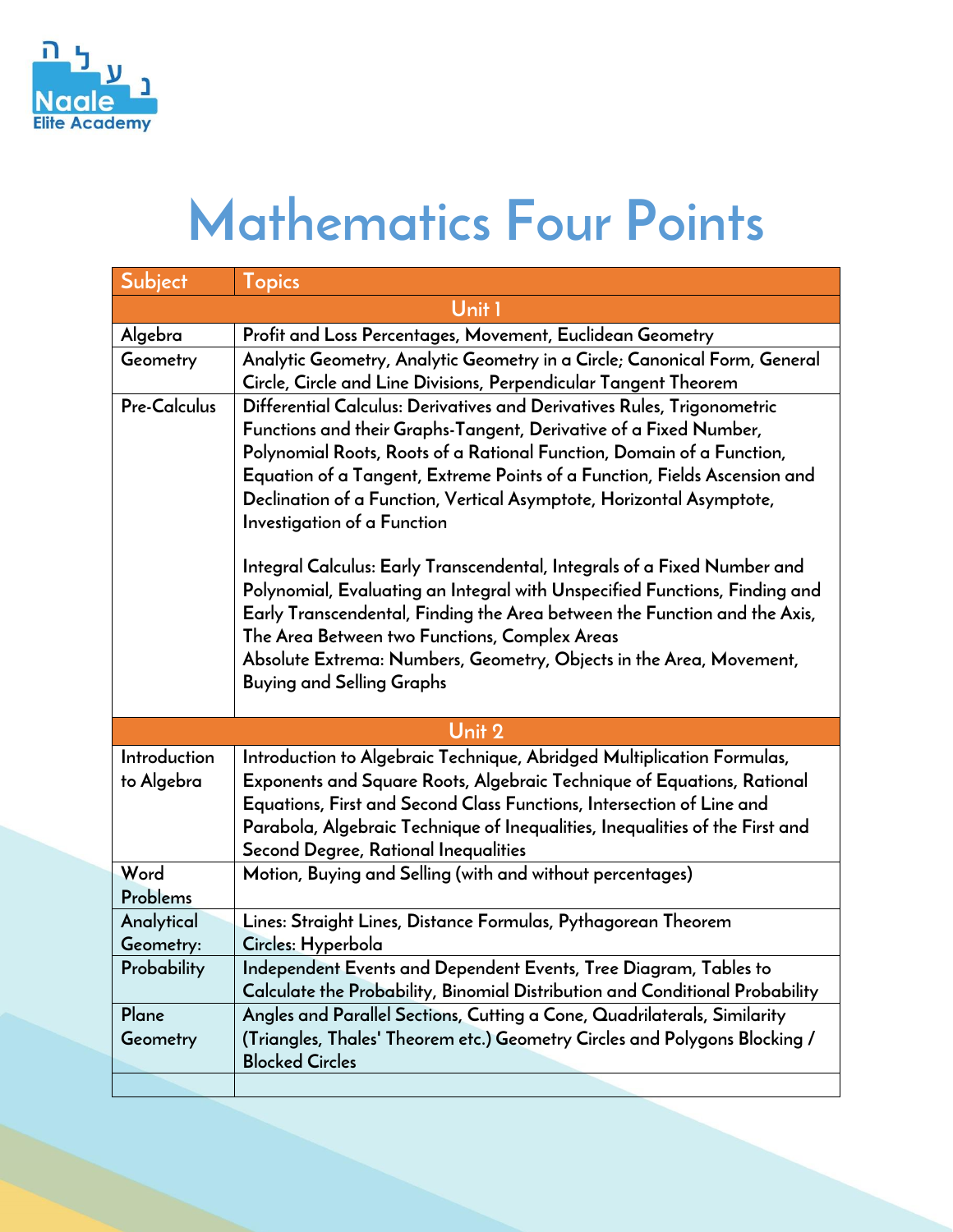

| Calculus            | Functions and Graphs, Features, Functions Odd / Even, the Slope of the<br>Function and Derivatives, Polynomial Functions, Rational Functions,<br>Functions with Square Roots, Relationship Between the Function Graph<br>Derivative, Definite Integrals, Graphing Radical Functions, Solving Radical                                                                                                                                                                                                                                                                                                                                                                                                                                                                                            |  |
|---------------------|-------------------------------------------------------------------------------------------------------------------------------------------------------------------------------------------------------------------------------------------------------------------------------------------------------------------------------------------------------------------------------------------------------------------------------------------------------------------------------------------------------------------------------------------------------------------------------------------------------------------------------------------------------------------------------------------------------------------------------------------------------------------------------------------------|--|
|                     | Equations, Integrals of Rational Functions, Evaluating Definite Integrals                                                                                                                                                                                                                                                                                                                                                                                                                                                                                                                                                                                                                                                                                                                       |  |
| <b>Extreme</b>      | Introduction to Problems with Functions and Graphs, Extreme Value                                                                                                                                                                                                                                                                                                                                                                                                                                                                                                                                                                                                                                                                                                                               |  |
| Value<br>Problems   | Problems Geometry, Extreme Plane Geometry Problems.                                                                                                                                                                                                                                                                                                                                                                                                                                                                                                                                                                                                                                                                                                                                             |  |
| Unit 3              |                                                                                                                                                                                                                                                                                                                                                                                                                                                                                                                                                                                                                                                                                                                                                                                                 |  |
| Algebra             | Algebraic Technique, Exponential Equations and Draws, Logarithms                                                                                                                                                                                                                                                                                                                                                                                                                                                                                                                                                                                                                                                                                                                                |  |
| Sequences           | Arrhythmic Progression Formula, Geometric Progression                                                                                                                                                                                                                                                                                                                                                                                                                                                                                                                                                                                                                                                                                                                                           |  |
| Area in             | Box, Cube, Flat Triangular Prism, Pyramids: Straight, Square, Flat and                                                                                                                                                                                                                                                                                                                                                                                                                                                                                                                                                                                                                                                                                                                          |  |
| Trigonometry        | Triangular, Functions and Equations, Graphs of trigonometric functions and<br>solving trigonometric equations                                                                                                                                                                                                                                                                                                                                                                                                                                                                                                                                                                                                                                                                                   |  |
| Growth and<br>Decay | Problems of Exponential Growth and Decay                                                                                                                                                                                                                                                                                                                                                                                                                                                                                                                                                                                                                                                                                                                                                        |  |
| Calculus            | Exponential Functions, Derivatives, Definition of the Domain of a Function,<br>Extreme Points, Areas of Ascension and Declination, Tangents, Inflection<br>Points, Concavity Areas, Investigation of Asymptotic and Exponential<br>Functions, Logarithmic, Derivatives Field Definition<br>Trigonometric Equations (advanced), Trigonometric equations that are<br>resolved with the removal of the root, Factoring, Positioning and Identity.<br>Trigonometric Functions, Tangent, Areas of Ascension and Declination,<br>Extreme, Asymptotic and Investigation of Trigonometric Functions.<br>Integration of Exponential Functions, Computing Definite Integrals, Integrals<br>of Trigonometric Functions, Advanced Integration Methods and Calculating<br>the Integral with Particular Areas |  |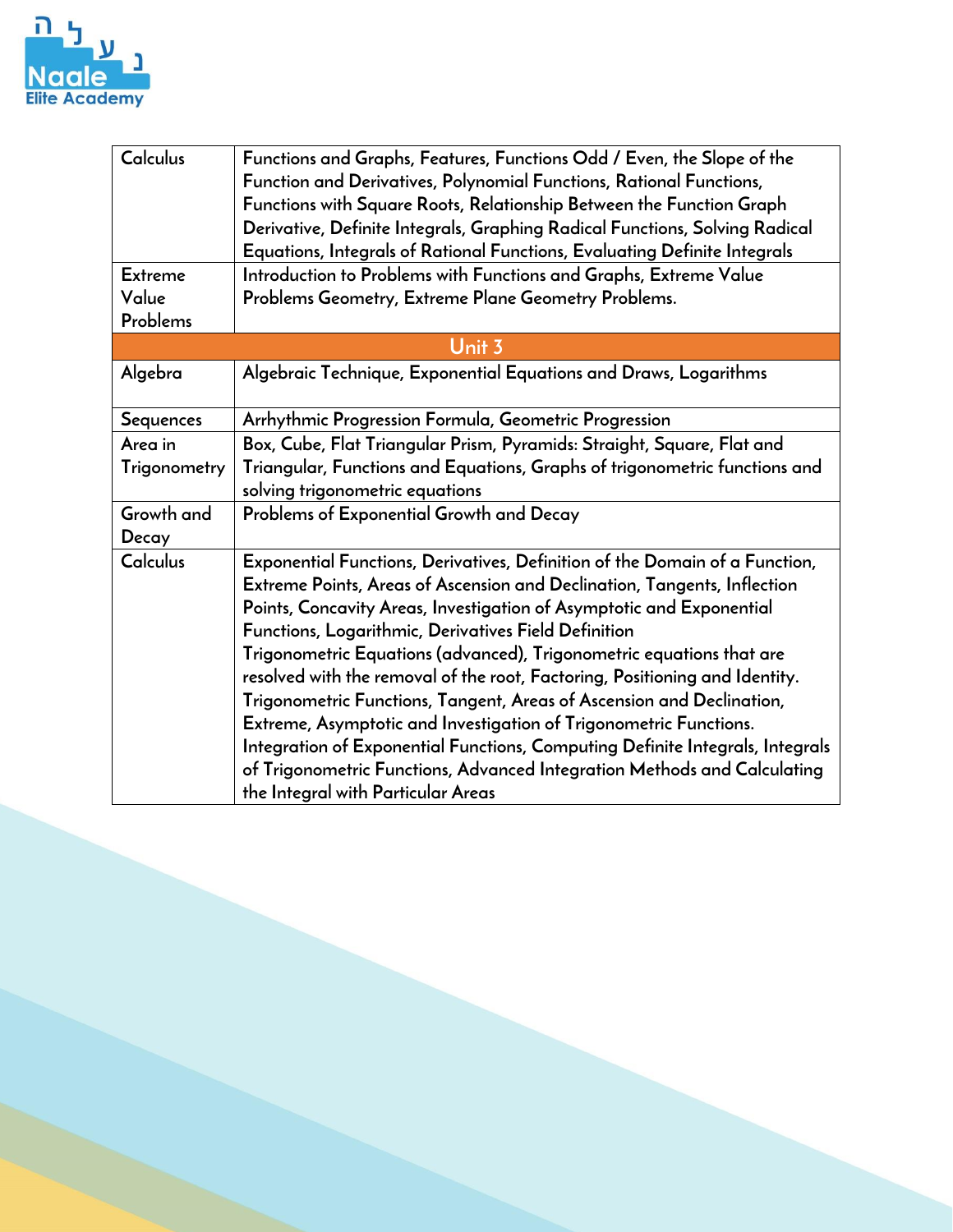

## **Mathematics Five Points**

| Subject                                 | <b>Topics</b>                                                                                                                                                                                                                                                                                                                                                                                                                                                                                                                                                                                                                                                                                                                                                                                   |
|-----------------------------------------|-------------------------------------------------------------------------------------------------------------------------------------------------------------------------------------------------------------------------------------------------------------------------------------------------------------------------------------------------------------------------------------------------------------------------------------------------------------------------------------------------------------------------------------------------------------------------------------------------------------------------------------------------------------------------------------------------------------------------------------------------------------------------------------------------|
|                                         | Unit 1                                                                                                                                                                                                                                                                                                                                                                                                                                                                                                                                                                                                                                                                                                                                                                                          |
| Algebra                                 | Algebraic Technique, Exponential Equations and Draws, Logarithms                                                                                                                                                                                                                                                                                                                                                                                                                                                                                                                                                                                                                                                                                                                                |
| <b>Sequences</b>                        | Arrhythmic Progression Formula, Geometric Progression                                                                                                                                                                                                                                                                                                                                                                                                                                                                                                                                                                                                                                                                                                                                           |
| Area in                                 | Box, Cube, Flat Triangular Prism, Pyramids: Straight, Square, Flat and                                                                                                                                                                                                                                                                                                                                                                                                                                                                                                                                                                                                                                                                                                                          |
| Trigonometry                            | Triangular, Functions and Equations, Graphs of trigonometric functions and<br>solving trigonometric equations                                                                                                                                                                                                                                                                                                                                                                                                                                                                                                                                                                                                                                                                                   |
| Growth and<br>Decay                     | Problems of Exponential Growth and Decay                                                                                                                                                                                                                                                                                                                                                                                                                                                                                                                                                                                                                                                                                                                                                        |
| Calculus                                | Exponential Functions, Derivatives, Definition of the Domain of a Function,<br>Extreme Points, Areas of Ascension and Declination, Tangents, Inflection<br>Points, Concavity Areas, Investigation of Asymptotic and Exponential<br>Functions, Logarithmic, Derivatives Field Definition<br>Trigonometric Equations (advanced), Trigonometric equations that are<br>resolved with the removal of the root, Factoring, Positioning and Identity.<br>Trigonometric Functions, Tangent, Areas of Ascension and Declination,<br>Extreme, Asymptotic and Investigation of Trigonometric Functions.<br>Integration of Exponential Functions, Computing Definite Integrals, Integrals<br>of Trigonometric Functions, Advanced Integration Methods and Calculating<br>the Integral with Particular Areas |
|                                         | Unit 2                                                                                                                                                                                                                                                                                                                                                                                                                                                                                                                                                                                                                                                                                                                                                                                          |
| Algebra and<br>Algebraic<br>Techniques  | Introduction to Technical Algebra, Algebraic Techniques-Equations;<br>equations to the first and second degree, disappearing denominators, system<br>of equations, special equations, absolute value equations with radicals                                                                                                                                                                                                                                                                                                                                                                                                                                                                                                                                                                    |
| Inequalities                            | First and second degree, inequalities with disappearing denominators,<br>compound inequalities                                                                                                                                                                                                                                                                                                                                                                                                                                                                                                                                                                                                                                                                                                  |
| <b>Differential</b><br><b>Equations</b> | Domain and range of linear and quadratic functions                                                                                                                                                                                                                                                                                                                                                                                                                                                                                                                                                                                                                                                                                                                                              |
| Analytic<br>Geometry                    |                                                                                                                                                                                                                                                                                                                                                                                                                                                                                                                                                                                                                                                                                                                                                                                                 |
| Word<br>Problems                        | Movement, linear programing                                                                                                                                                                                                                                                                                                                                                                                                                                                                                                                                                                                                                                                                                                                                                                     |
| <b>Sequences</b>                        | Arithmetic progression and formulas, geometric progression and formulas,<br>integrated progression and formulas                                                                                                                                                                                                                                                                                                                                                                                                                                                                                                                                                                                                                                                                                 |